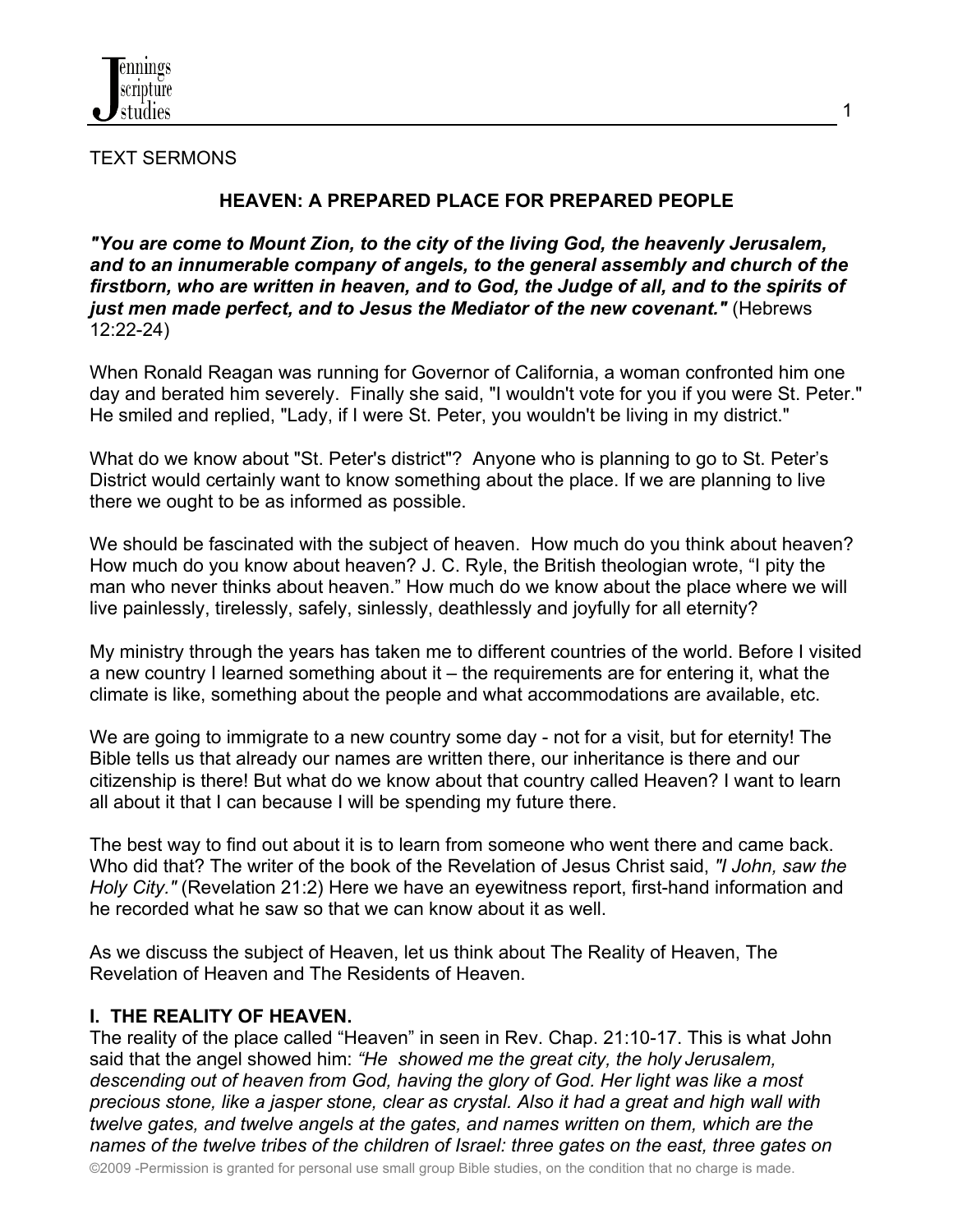*the north, three gates on the south, and three gates on the west. Now the wall of the city had twelve foundations, and on them were the names of the twelve apostles of the Lamb. And he who talked with me had a gold reed to measure the city, its gates, and its wall. The city is laid out as a square; its length is as great as its breadth. And he measured the city with the reed: twelve thousand furlongs. Its length, breadth, and height are equal. Then he measured its wall: one hundred and forty-four cubits, according to the measure of a man…."*

This information is not some religious myth or fancifulness that we are supposed to act like we believe in order to appear to be orthodox. Heaven is a real place! What do these dimensions tell us about our eternal destiny?

## **First, they confirm that Heaven Is Indeed a Place**.

John said, "I *saw a new heaven"* and *"I saw the holy city."* (Rev.21:1-2) Jesus said, *"In my Father's house are many dwelling places; if it were not so, I would have told you. I am going there to prepare a place for you…."* (John 14:2)

## **Second, they confirm that Heaven Is A Real Place.**

Both the materials used in it and the dimensions indicate that it is real. Only a real place has foundations, gates and walls that can be measured!

Heaven is not a condition or state of being; it is not Nirvana; it is not "The Happy Hunting Ground"; it is not a cold expanse of mists and clouds where ghosts float around. It is a definite destination – a lovely location! Why would God give us measurements of a place that did not exist? It is certain, it is no figment of religious imagination. According to God himself, heaven is real.

In Ist Kings we have a very interesting statement made by Solomon in his prayer. He prays, *"Hear in heaven Your dwelling place; and when You hear, forgive."* (I Kings 8:30) If God exists, then Heaven exists – it is real!

# **Third, they confirm that Heaven is a Large Place.**

Jesus said, "*In my Father's house are many dwelling places."* We don't need to worry that heaven will be crowded. The ground level of the city will be nearly two million square miles.

The city is a cube - the length and breadth and height are equal - 1,400 miles. "A city as wide, as high and as long as from the Mexican Border to the Canadian Border. This is forty times bigger than England and fifteen thousand times bigger than London. It is ten times as big as France or Germany and far larger than India." (Alcorn)

If you are inclined to doubt, remember this: God is a great God! Take a look at the universe – The God Who created it is the great God Who has created heaven and there is room there for all who are prepared to inhabit it.

> *"There's a holy and beautiful city Whose Builder and Ruler is God; John saw it descending from Heaven, When Patmos, in exile, he trod;*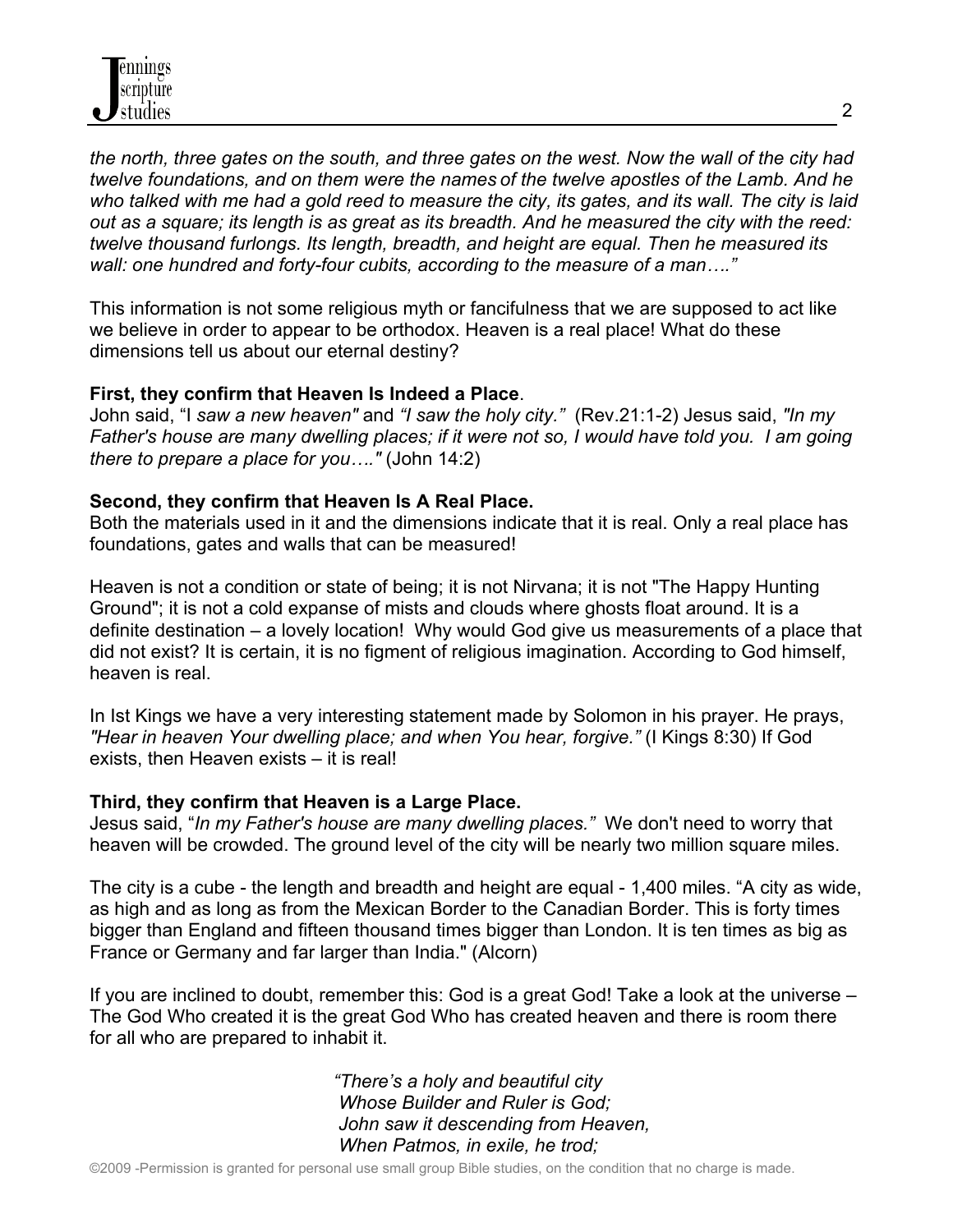*Its high, massive wall is of jasper, The city itself is pure gold; And when my frail tent here is folded, Mine eyes shall its glory behold."*

Refrain

 *"In that bright city, pearly white city, I have a mansion, a robe and a crown; Now I am watching, waiting and longing For that new city that's soon coming down."*

# **II***.* **THE REGIONS OF HEAVEN.**

The Kingdom of Heaven, like a kingdom on earth, has different regions and is described in various terms. The descriptions of heaven reveal that heaven is a "house", a "city", and a "country."

# *Heaven Is Called A "House."*

Jesus said: *"In my Father's house...."* (Jn. 14:2) Some people are house oriented. They love their house and their whole world revolves around their house. They comprehend Heaven better by thinking of it as *"the Father's house."*

# *Heaven Is Called "A City."*

John said, *"I John saw the holy city, new Jerusalem."* (Revelation 21:2) John saw a "holy city." What will it be live to live in a holy city? To many people, the city has its attractions: paved streets, beautiful parks, interesting architectural designs, and great crowds of people. There is always somewhere to go and something different to do. They like to think of Heaven as the great city *"which has foundations, whose Builder and Maker is God."*

A city with its many mansions, domes and spires, turrets and towers, walls of jasper, gates of pearl, streets of gold and multitudes of people appeals to many people.

# *Heaven Is Called A "Country."*

Hebrews chapter 11 tells us, *"They desire a better country that is a heavenly country."* (v.16)

Some people are fond of country life. They love the wide open spaces, the green fields, the shady woods, the flowing streams, the silvery lakes and the majestic mountains. They love the smell nature's sweet-scented breezes and hear the music of the melodious songbirds.

To them Heaven is a better country where far-flung fields forever beckon; where the river of life forever sparkles; where flowers bloom forever and the trees yield their fruits every month and the leaves are a healing balm for every care.

Whether you think of heaven as the Father's House of many mansions, the City with streets of pure gold or the Heavenly Country where the climate is always right - there is one thing for certain: Heaven is a spacious and precious place!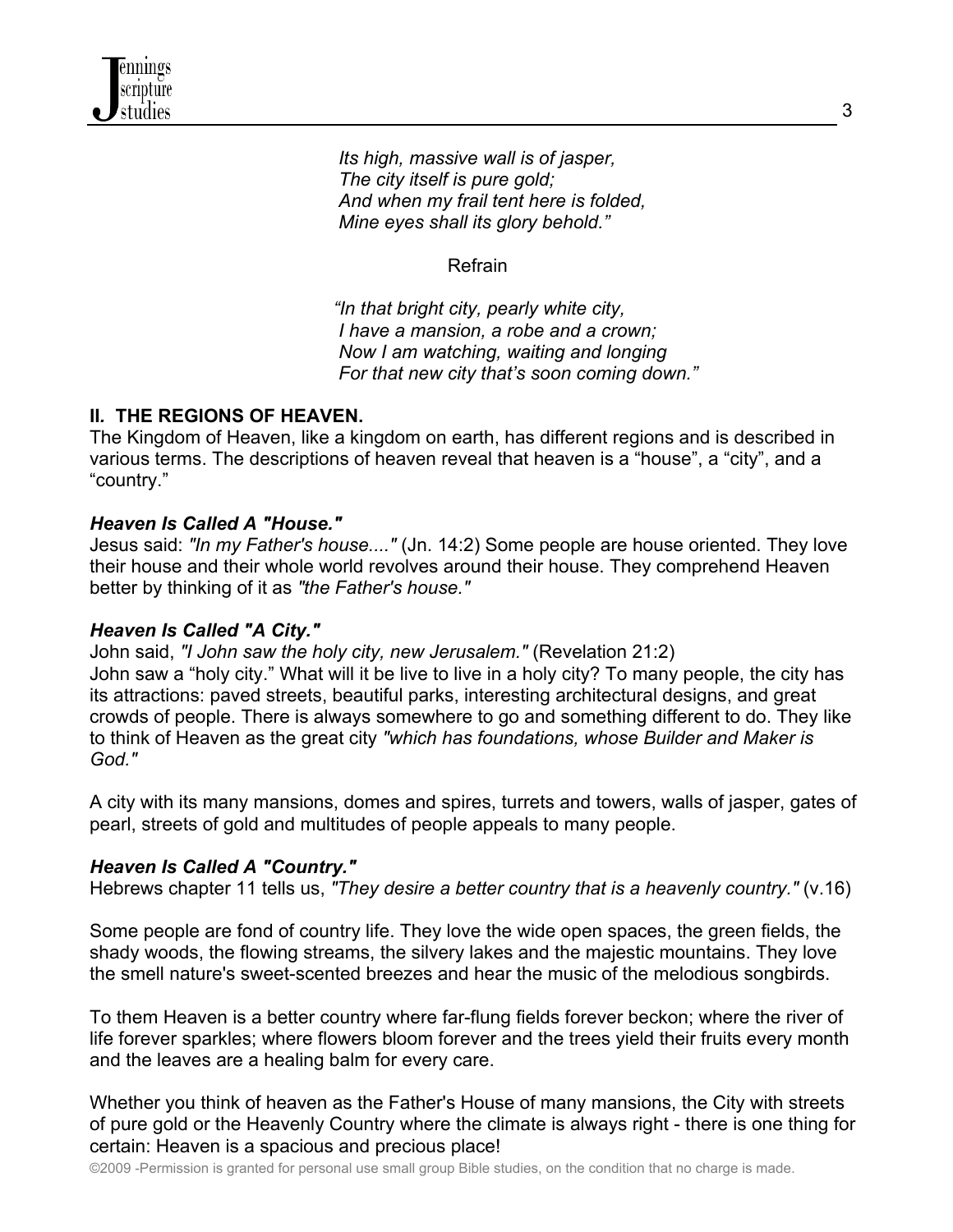Heaven, like Hell, did not just happen – both are prepared. Hell, we are told in Matthew's Gospel, was *"prepared for the devil and his angels."* (Matthew 25:41) Hell is a prepared place for unprepared people.

Likewise, Heaven is a prepared place - it is a prepared place for prepared people. Jesus said, *"I go to prepare a place for you."* (John 14 2) We are told in Hebrews 11:16 that God *"has prepared for them a city."* In Revelation 21:2 John saw Heaven and said that it was *"prepared as a bride adorned for her husband."* 

Yes, heaven is prepared for you - are you prepared for Heaven? Some concern themselves more with the preparations of heaven for them than they are in the preparation of themselves for heaven. The big question is not, "Is heaven ready for me?" But the great question is, "Am I ready for heaven?"

Illust.: A little girl came home from Sunday School and said, "Mama, my Sunday School teacher told me that this world is only a place to live in for a little while, so that we can prepare for Heaven. But, mother, I don't see anybody preparing for heaven. I see when you and Dad prepare to go to town and I see when we prepare to go to see aunt Jane, but I do not see anyone preparing to go to heaven. Why don't we get ready?" That is a good question isn't it? Are you ready for heaven?

## **III. THE RESIDENTS OF HEAVEN.**

Who populates heaven? There are two parts to the answer. First, notice those who are not there and secondly those who are there.

#### **The Persons Who Are Not There.**

One thing that makes heaven what it is are the persons who will be absent from heaven. Who will be absent?

#### *The unwritten are not there.*

*"Whosoever was not found written in the book of life was cast into the lake of fire."* (Rev.20:15) The words, "Book of Life" occur seven times in the book of Revelation. Yes, there is a book in which God has written the names of those who have new life in Jesus Christ. If your name is not written in the Book of Life, you will not be numbered among the citizens of heaven.

# "**Is Your Name Written There?**"

 *"Oh! that beautiful city, with its mansions of light, With glorified beings, in pure garments of white; Where no evil thing comes to despoil what is fair, Where my Savior is, yes, my name's written there.* 

> *Is my name written there, On the page white and fair? In the book of Thy kingdom, Is my name written there?"*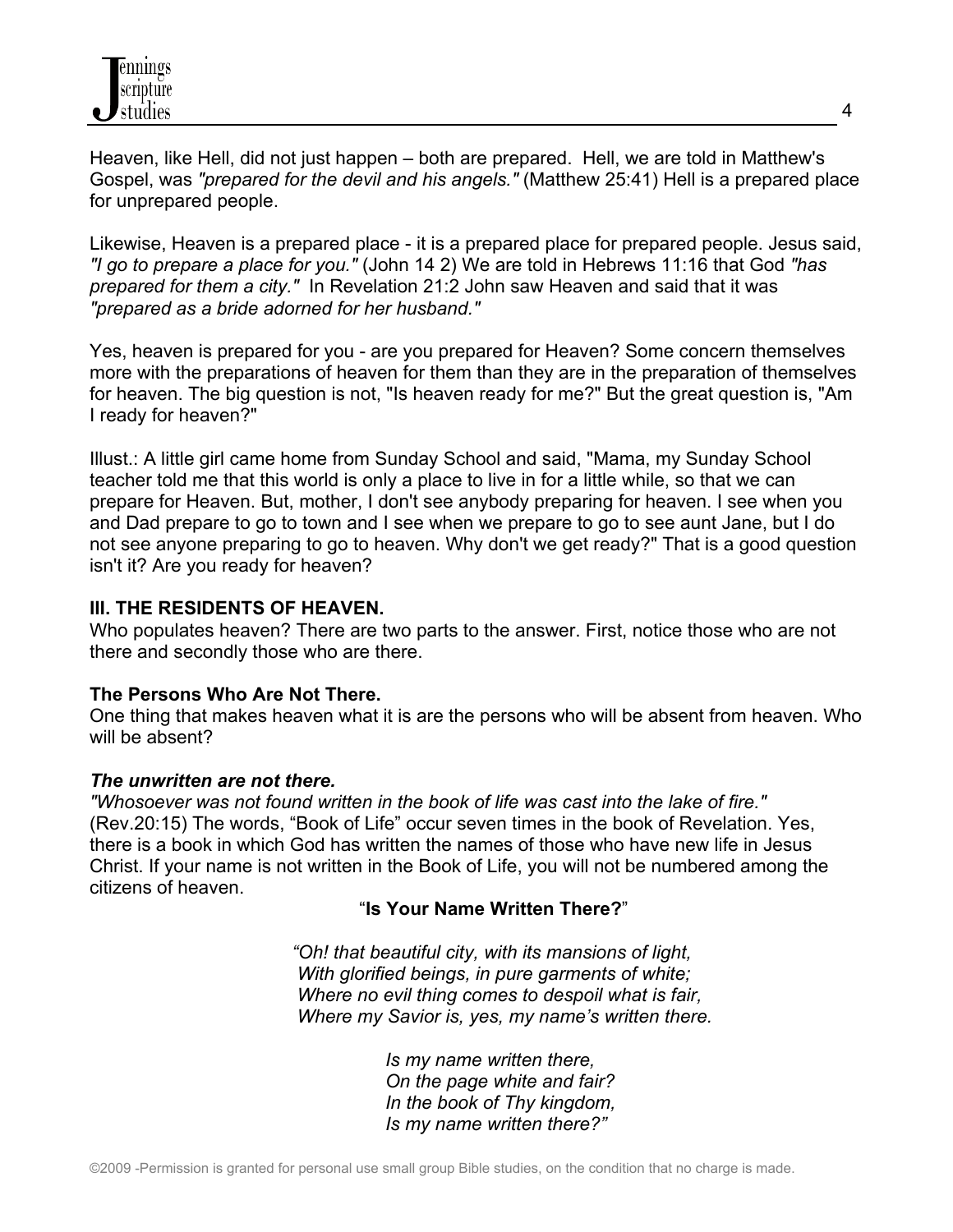### *The unfit are not there.*

*"But the fearful, and unbelieving, and the abominable, and murderers, and whoremongers, and sorcerers, and idolaters, and all liars, shall have their part in the lake which burns with fire and brimstone."* (Rev. 21:8)

## *The unsaved are not there.*

The above-mentioned persons will not be in heaven for they are unsaved. Only those who have been saved from lives of sin are fitted for heaven.

# **The Persons Who Are There.**

There are three verses of Scripture often overlooked when talking about the people who are in heaven. These verses are Hebrews 12:22-24 and read as follows:

*"You are come to Mount Zion, to the city of the living God, the heavenly Jerusalem, and to an innumerable company of angels, to the general assembly and church of the firstborn, who are written in heaven, and to God, the Judge of all, and to the spirits of just men made perfect, and to Jesus the Mediator of the new covenant."*

## *God is there.*

"*the city of the living God."* and "*God, the Judge of all."* The psalmist said, *"The Lord is in his holy temple, the Lord's throne is in heaven..."* (Ps. 11:4). When we get to heaven, we get to God's Throne Room! Jesus taught us to pray to *"Our Father in heaven*" (Matt. 6:9). Heaven is being where God's throne is!

"Going to heaven without God would be like a bride going on her honey-moon without her groom. A heaven without God would be like a palace without a king. If there is no king, there is no palace. If there is no God, there is no heaven." (Alcorn)

"Wherever God is not, there is hell. The presence of God is the essence of heaven just as the absence of God is the essence of hell. Because God is beautiful beyond measure, if we knew nothing more than that heaven was God's dwelling place, it would be more than enough." (Alcorn)

# *Angels are there.*

*"an innumerable company of angels."* 

#### *Fellow believers are there.*

"*The general assembly and church of the firstborn"* and ""*the spirits of just men made perfect."* Revelation 21:24 puts it this way, *"those who are saved."* This will be the first time that the complete Church of Jesus Christ has ever been assembled in one place!

Will we know one another in heaven? Let the Bible gave the answer: *"For now we see through a glass darkly; but then face to face. Now I know in part, but then shall I know even as I am known."* (I Cor. 13:12)

The citizens of heaven are people. They have bodies. These bodies are knowable. Moses and Elijah were recognizable on the Mount of Transfiguration with Jesus. Their individual identities were retained. In heaven there is a feast and a wedding. It is a family gathering.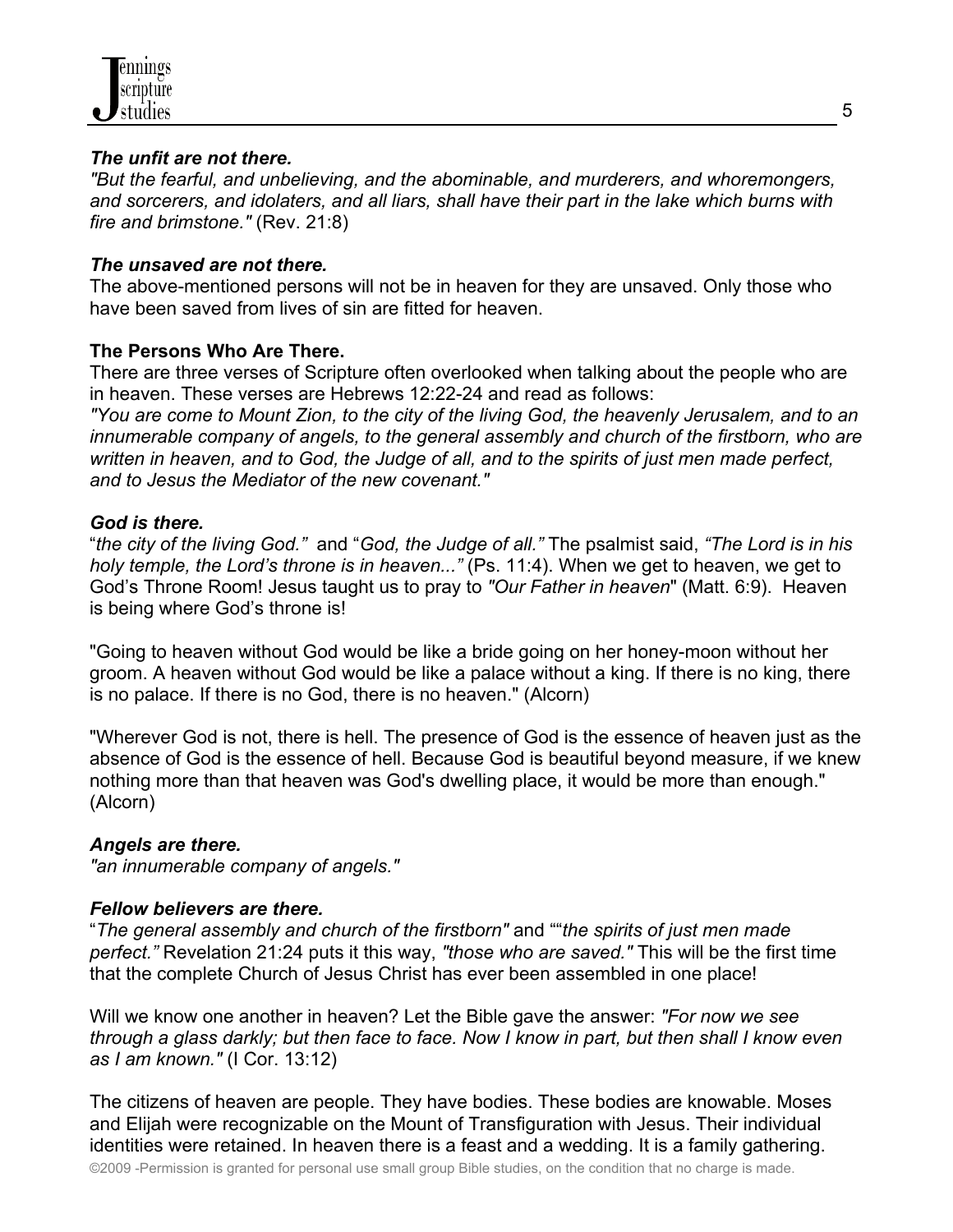It would be a strange feast, a strange wedding and a strange family if we did not know one another!

What is it that makes home so attractive? Is it because the house is beautiful? Is it because the lawn is beautiful? Is it because we have beautiful furniture? Is that all that makes home beautiful? No, it is the ones who are in it that make it what it is to us.

## *The Lord Jesus Is There.*

"*to Jesus the Mediator of the new covenant."*

Jesus promised His disciples, *"I will come back and take you with me that you may also be with me where I am."* (John 14:3) For Christians, to die is to "*be present with the Lord*." (2 Cor. 5:8) The apostle Paul says, *"I desire to depart and be with Christ, which is far better."* (Phil. 1:23)

Jesus wants us to be with Him in heaven. Why? He mentioned one reason in His prayer in John chapter 17 - *"Father, I want those you have given me to be with me where I am, and to see my glory….."* (John 17:24) We will be sin-free in heaven; we will have glorified bodies and our eyes will be able to gaze upon His glorious Person without being blinded as Saul was on the Damascus Road when the dazzling presence of the Lord Jesus appeared before him.

Illust. Fanny Crosby wrote over 8000 hymns and gospel songs. She became blind when she was six weeks old. A Christian friend asked her if she had ever had any bitterness because she was blind. She said, "Do you know that if at birth I had been able to make one petition, it would have been that I be born blind." The friend was stunned and asked, "Why"? She replied, "Because when I get to heaven, the first face that shall gladden my sight will be that of my Savior."

Have you ever imagined what it would be like to walk with Jesus, as the disciples did? Have you ever wished you had the opportunity? You will! Many songs emphasize the blessedness of seeing Jesus, our Savior, when we get to heaven. Do you recognize these songs:

> "*What a day that will be when my Jesus I shall see, And I look upon His face, the One Who saved me by His grace. When He takes me by the hand and leads me thro' the Promised land; What a day, glorious day, that will be."*

*<u> Or,</u>* 

 *"When we all get to Heaven, What a day of rejoicing that will be! When we all see Jesus, We'll sing and shout the victory!" <u> Or,</u> "I know I'll see Jesus some day! I know I'll see Jesus some day! What a joy it will be When His face I shall see,*

# *I know I'll see Jesus some day!"*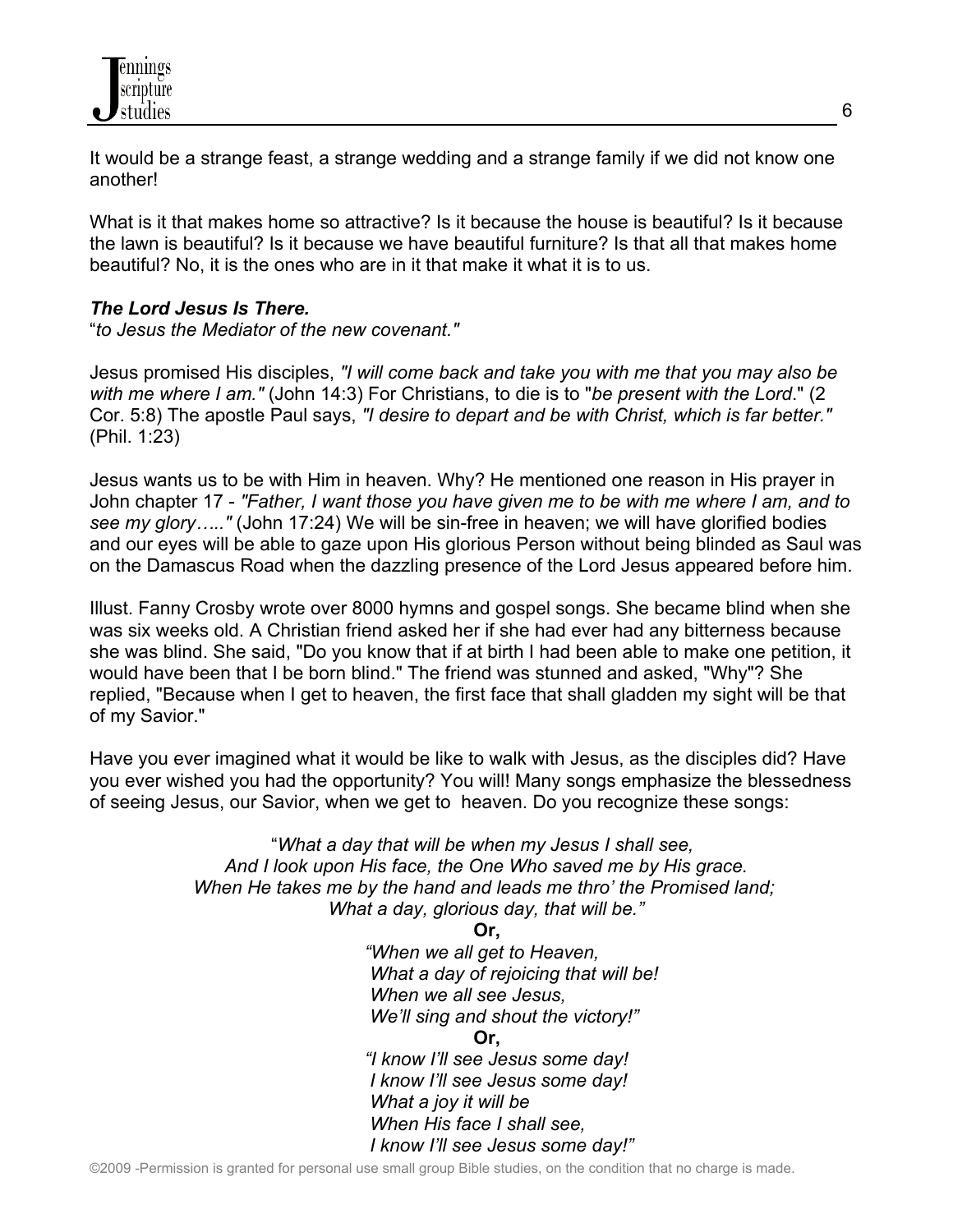What would our eternal home be without Jesus there? He will be there, will you?

**Illust.** Heaven's Gate was an American cult based in San Diego, founded and led by Marshall Applewhite.Thirty-eight Heaven's Gate members, plus group leader Applewhite, committed suicide in a rented mansion in Rancho Santa Fe, on March 26, 1997. The corpses underwent autopsies, where cyanide and arsenic were found.

Heaven's Gate members believed that the planet Earth was about to be wiped out and that the only chance to survive was to leave it immediately. This group had many strange beliefs, as you can imagine, one of which was, and I quote: *"Part of our test of faith is …. to be willing to leave… without any proof of the next level of existence."*

We are going to leave this earth at some point in time. The Bible is clear about the fact of our existence after we leave this earth. We will live forever in the place of eternal punishment or the place of eternal paradise; in Heaven or in Hell. You can know and have proof of, as Marshall Applewhite termed it, "your next level of existence."

But how do we get there? In John chapter 14 Jesus announced that He was going back to the Father's House. The disciple Thomas, in reply, said: "*We do not know where you are going and how can we know the way?"* Jesus then uttered these famous words, *"I am the way, the truth and the life; no one comes to the Father but by me."*

- Without the Way, there is no going;
- without the Truth, there is no knowing;
- without the Life, there is no living.

Please listen carefully to what I am about to say: Nowhere in the Bible are people invited to heaven. Nowhere does God say, "Come to My heaven." Why? Because you can't get to heaven unless and until you come to Jesus Who said *"I am the Door; by me if anyone enter he shall be saved."* (John 10:9)

In the Bible we are repeatedly invited to come to Jesus Christ – and those who come to Him are forgiven their sins, made fit for living with Him and are assured of a home in heaven! Jesus' invitation is, "*Come unto me."* And, He said, "*All who come to me I will not cast out."*

Jesus extended the last invitation in the Bible; it reads as follows: *"Let him who thirsts come. Whoever desires, let him take the water of life freely."* (Rev. 22:17) Of course, He alone is the Fountain of life-giving water.

Illust: In 1893, there was a great Industrial Exposition in Chicago. There were 65,000 exhibits displayed. Among the many products introduced for the first time at the fair were Cracker Jacks, Aunt Jemima Syrup, Cream of Wheat, and Juicy Fruit gum and the very first Ferris Wheel. The Exhibition drew over twenty-seven million visitors from around the world during its six-month run.

On the same grounds was a large fountain. It became a favorite rendezvous for people who